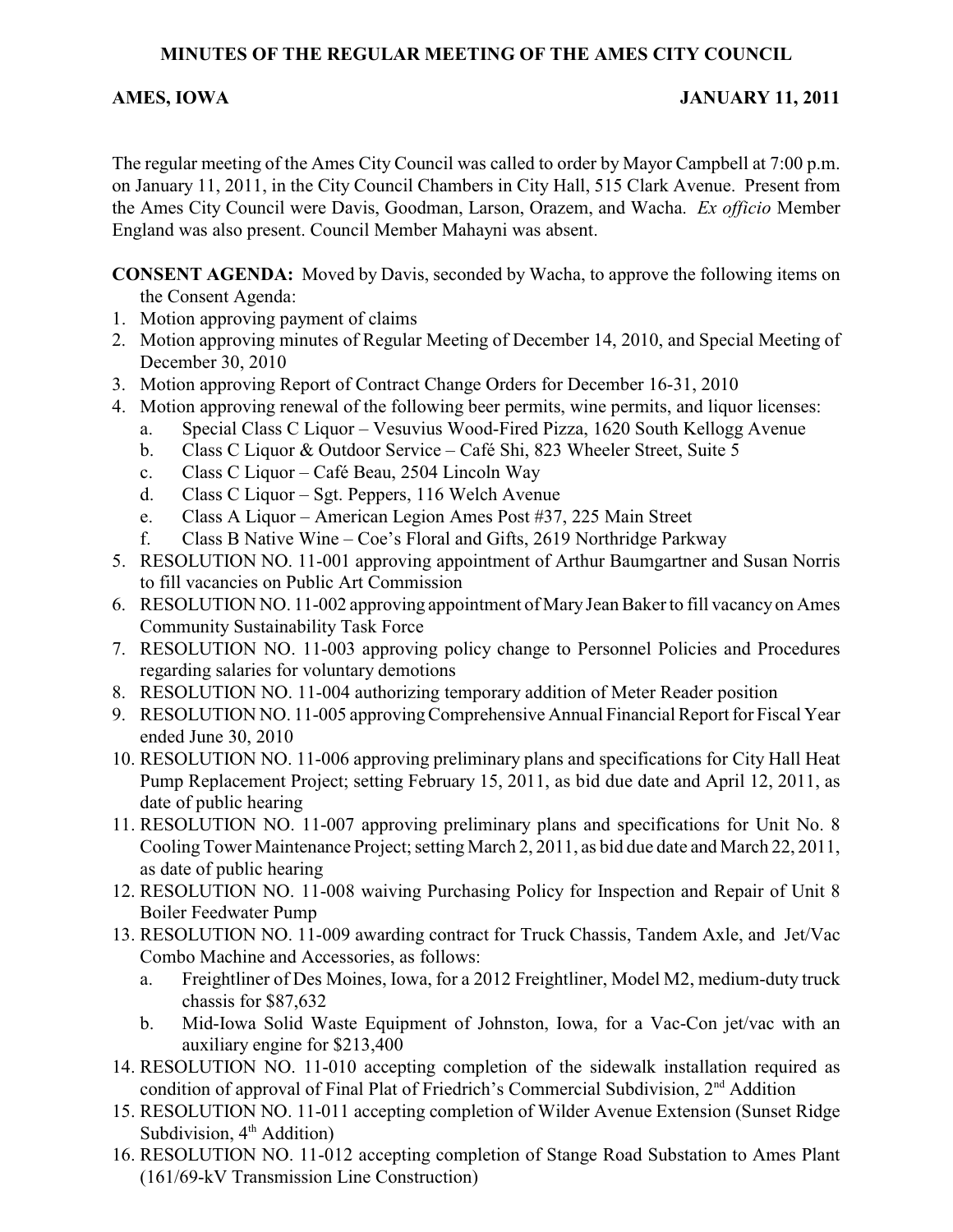- 17. RESOLUTION NO. 11-013 accepting completion of 2009/10 Water System Improvements (Oakland Street Water Main Replacement)
- 18. RESOLUTION NO. 11-014 accepting completion of 2008/09, 2009/10, 2010/11 Storm Sewer Outlet Erosion Control Projects (College Creek)
- 19. RESOLUTION NO. 11-015 accepting completion of 2006/07 Pedestrian Walkway Program (South Dakota Avenue, Lincoln Way to the 400 Block)
- 20. RESOLUTION NO. 11-016 accepting completion of 2010/11 WPC Facility Biosolids Disposal **Operations**

Roll Call Vote: 6-0. Resolutions declared adopted unanimously, signed by the Mayor, and hereby made a portion of these minutes.

**PUBLIC FORUM:** No one spoke during Public Forum.

**FIVE-DAY CLASS C LIQUOR LICENSE FOR CHRISTIANI'S EVENTS:** Moved by Davis, seconded by Goodman, to approve a new Five-Day Class C Liquor License (January 15-20, 2011) for Christiani's Events at ISU Alumni Center, 420 Beach Avenue. Vote on Motion: 5-0. Motion declared carried unanimously.

#### **MAIN STREET CULTURAL DISTRICT JANUARY DOWNTOWN DOLLAR DAYS:**

Jennifer Schill, Event Planner for the Main Street Cultural District, indicated that the Dollar Days activities will take place January 27-29, 2011. She said she is unaware of anyone wishing to vend or display merchandise on the sidewalk due to the time of year. If anyone does these outside activities on the sidewalk, the Downtown participants know they are to file insurance with the City.

Moved by Wacha, seconded by Davis, to adopt RESOLUTION NO. 11-017 approving suspension of parking regulations and enforcement in the Central Business District (CBD) from 8:00 a.m. to 6:00 p.m. on Thursday, January 27, through Saturday, January 29, 2011, for the Main Street Cultural District's January Downtown Dollar Days.

Roll Call Vote: 5-0. Resolution declared adopted unanimously, signed by the Mayor, and hereby made a portion of these minutes.

Moved by Wacha, seconded by Davis, to approve a Blanket Temporary Obstruction Permit for the Central Business District Downtown Dollar Days from 8:00 a.m. to 6:00 p.m. on Thursday, January 27, through Saturday, January 29, 2011.

Vote on Motion: 5-0. Motion declared carried unanimously.

Moved by Wacha, seconded by Davis, to approve a Blanket Vending Permit for the entire Central Business District for Downtown Dollar Days on Thursday, January 27, through Saturday, January 29, 2011.

Vote on Motion: 5-0. Motion declared carried unanimously.

Moved by Wacha, seconded by Davis, to adopt RESOLUTION NO. 11-018 approving waiver of the fee for a Blanket Vending Permit for the Main Street Cultural District's January Downtown Dollar Days.

Vote on Motion: 5-0. Motion declared carried unanimously.

### **STAFF REPORT ON RECREATIONAL VEHICLES PARKING RESTRICTIONS ON CITY**

**STREETS:** Public Works Director John Joiner recapped the staff report as provided to the Council. According to the *Municipal Code*, Section 18.16, it is unlawful to park any vehicle in one place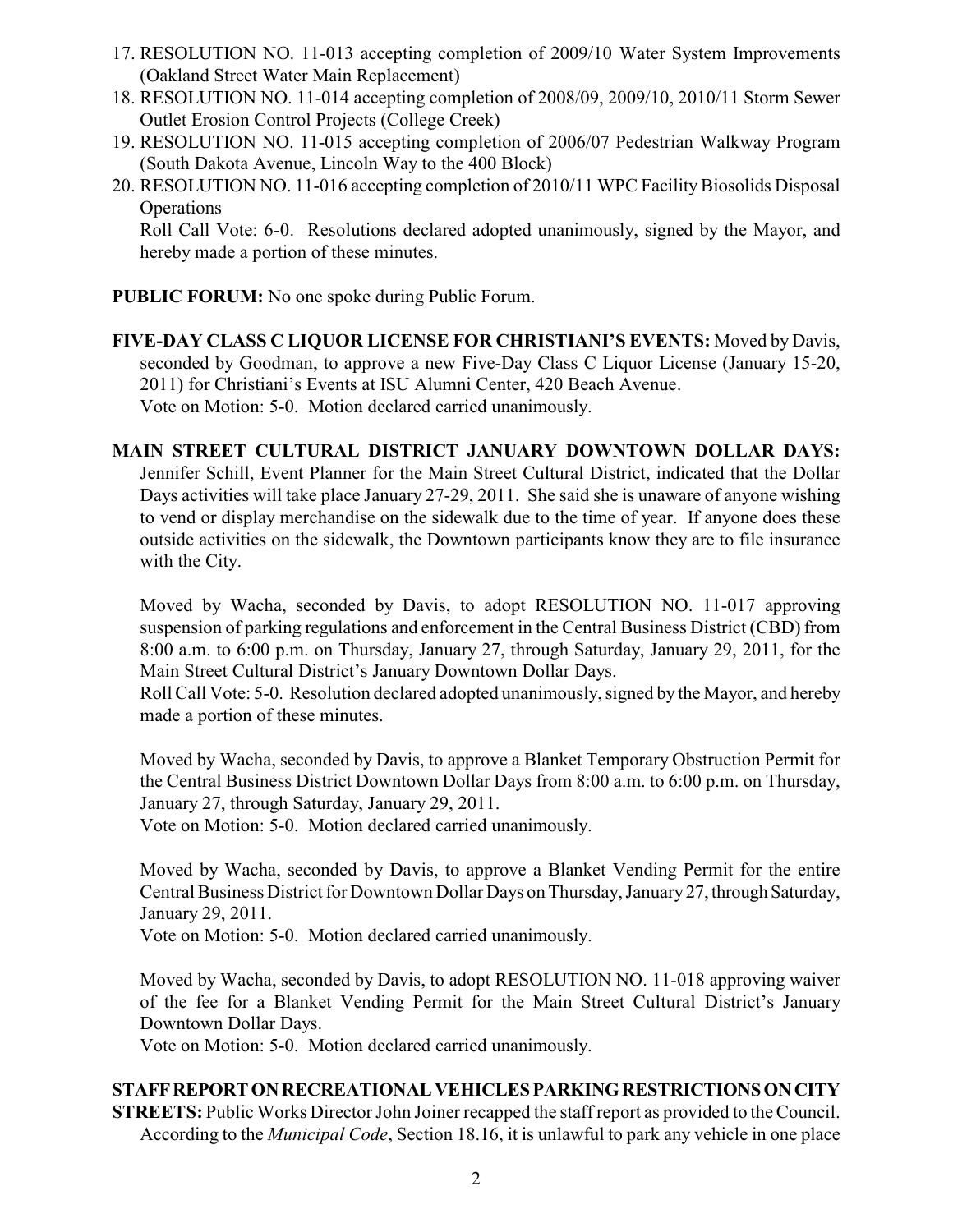on a city street for a period of more than 48 hours. That applies to all vehicles parked on the street.

Mr. Joiner stated that there is currently a *Code* regulation in place that prohibits larger trucks or trailers, certain vehicles, and boats from parking in residential districts. Through discussions with the Police Department, it was determined that this particular *Code* section does not pertain to RVs, and, therefore, is not used to regulate RV parking. He stated that if the Council wished to include RVs in that designation, the *Code* language could be changed to include this type of vehicle. This particular*Code* section is more restrictive, which allows larger trucks, etc., to park on the street for no more than two hours for purposes of maintenance, loading and unloading, etc. It was Mr. Joiner's recollection that this complaint is the only one received regarding RVs parked on the street.

When questioned by Council Member Larson regarding the 48-hour parking prohibition, Mr. Joiner responded that a vehicle cannot just be moved a few feet, but that it needs to be physically driven to an alternate location.

Council Member Goodman requested that staff correspond with the resident who brought this to the Council's attention. He asked that the individual be informed about the 48-hour parking restriction, and that if this is a problem that continues, it will be addressed.

**STAFF REPORT ON POLICY CONSIDERATIONS OF PROVIDING UTILITY SERVICES OUTSIDE THE CITY'S CORPORATE LIMITS:** John Dunn, Director of Water and Pollution Control, gave a brief overview of the staff report regarding this issue. The report is the result of direction given by Council due to a letter received from the South Squaw Valley Homeowner's Association (HA). The HA is inquiring about the City's interest in providing drinking water service to them. It is a small HA outside the city limits. Mr. Dunn said the staff report provides the Council with an overview of what the policy considerations are regarding this issue.

Mr. Dunn explained that those subjects addressed in this report included a discussion of using the utility service to steer growth in the fringe areas. A summary of existing agreements for service outside of the city limits is also provided so that past precedents are evidenced. These agreements are with the City of Kelley (for sanitary sewer service) and Xenia Rural Water District (for water service). However, there are no agreements in place with HAs. Mr. Dunn also referenced the implications of utility infrastructure expansion and challenges in terms of the quality of service, ongoing maintenance, and construction costs. He further referenced pricing considerations and ownership and ongoing responsibility.

City Manager Steve Schainker indicated that it is staff's recommendation to decline the request for the reasons as stated in the report.

In response to Council Member Orazem, Mr. Dunn reported that from a strictly financial perspective, the more the City can spread out its fixed costs, the better. In this case, the HA might add about 40 customers; this would not generate any real tangible benefit to the City.

Arthur Fleener, 3741 Mathews Road, Ames, explained that he was the representative of the South Squaw Valley Homeowner's Association to speak in support of the request for both water and sewer service. He advised that the HA has 41 members. Its existing sewer plant is 30 years old, and its costs to replace the plant is about \$300,000 - \$400,000, plus the monthly costs for a certified operator for both the well water and the sewer operations. Mr. Fleener said that the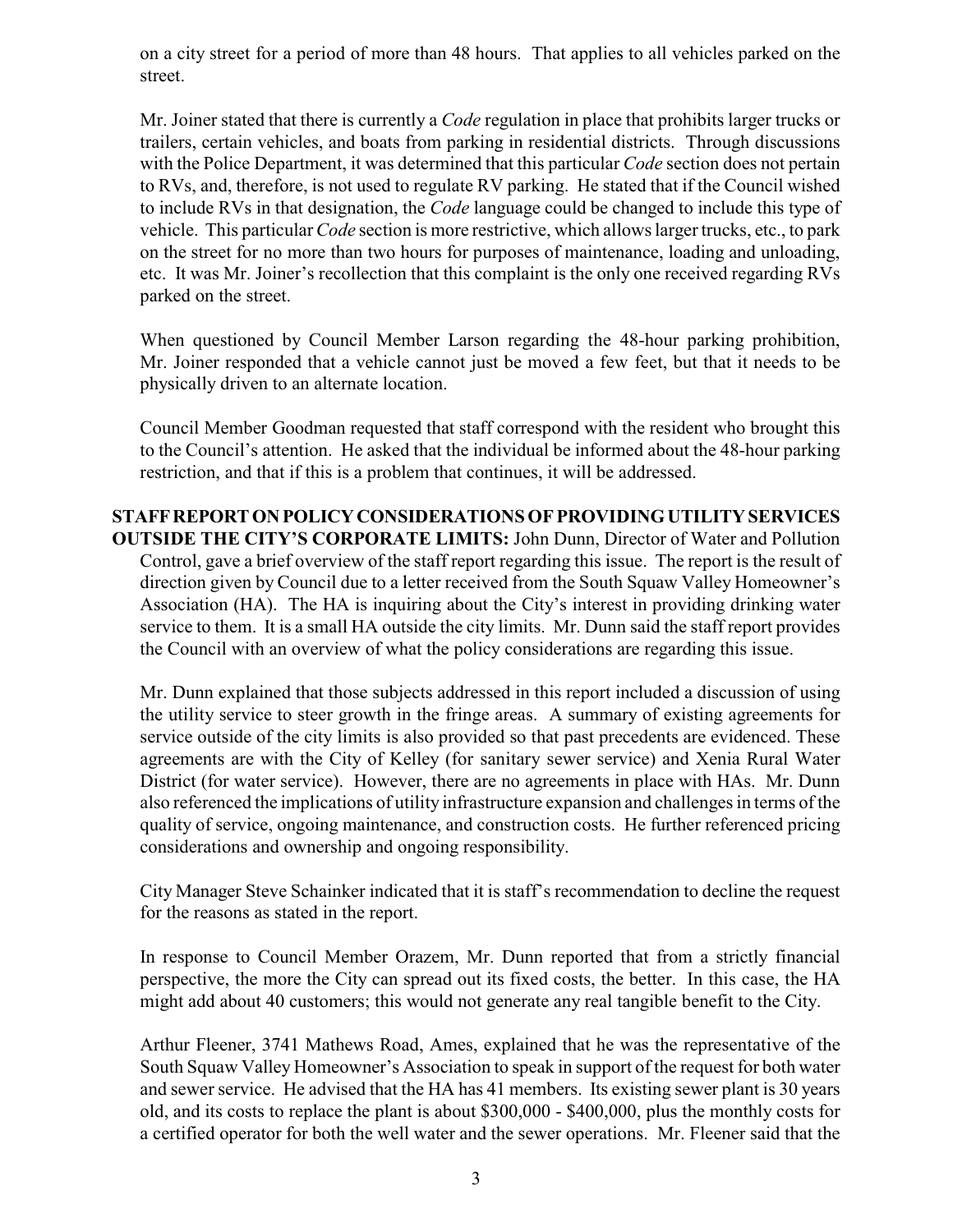costs spread over 40 homes would be quite substantial. The HA is willing to pay for the infrastructure for both water and sewer. The HA is requesting to be a "customer" and not for the City to install the infrastructure. Mr. Fleener indicated that it is also interested in partnering with the City on the systems. He felt that, in the long term, there would be a good chance that the HA may be annexed, and he would hate to see the HA members spend \$300,000 - \$400,000 to address their immediate needs. Mr. Fleener reported that the South Squaw Valley is currently in the Xenia Rural Water District, which the HA could hook up to for about \$11,000. However, the biggest obstacle with the HA is the wastewater/sewer system.

Mayor Campbell hoped that the HA understands the City's interest is in serving utilities within the annexed city limits. She thanked staff for the report.

#### **TIME EXTENSION FOR PARKING LOT IMPROVEMENTS AT NORTH GRAND MALL:**

Steve Osguthorpe, Director of Planning and Housing, reported that this issue goes back to 2007 when GK Development reconfigured the lot lines for North Grand Mall in anticipation of redevelopment. It has twice requested extensions of the deadline for installation of parking lot improvements. Staff is recommending the requested extension for an additional six months. This extension is being requested while the developer finalizes discussions with key anchor tenants.

Moved by Goodman, seconded by Orazem, to adopt RESOLUTION NO. 11-019 approving the request from GK Development, Inc., owners of the North Grand Mall, to extend the deadline for an additional six months to July 18, 2011, for reconfiguring the parking on Lot 2.

Discussion took place regarding the six-month extension and if it would be enough time for the developer to complete this improvement. Director Osguthorpe indicated that there is no urgency and that the time extension could be granted beyond six months.

Council Member Larson stated his concern with these ongoing time extensions. He said that he has heard from some community members that there is a feeling of urgency related to this; every time an extension is granted, the City is closer to losing a viable mall. Although it is unlikely that construction will start within the six-month period, Council Member Larson explained that he would like to know that, the next time an extension is requested, the City is beyond promises and that leases are in the works.

Council Member Larson advised that he would like the Council to give some direction to the City Manager to work with GK Development in negotiating what might be incentives to the two anchor tenants. He stated that, currently, there are vacant buildings, local option sales taxes are not produced, and there is no growth in property tax values related to new construction. Council Member Larson said that the two large anchor stores alluded to by the developer could receive incentives to sign leases within a three-month time. He commented that there is no incentive for these potential anchor stores to commit, and the redevelopment of the mall just keeps dragging on.

Roll Call Vote: 5-0. Resolution declared adopted unanimously, signed by the Mayor, and hereby made a portion of these minutes.

Moved by Larson, seconded by Davis, directing the City Manager to negotiate with GK Development in offering an incentive program to the two potential anchor tenants to sign leases within the next three months.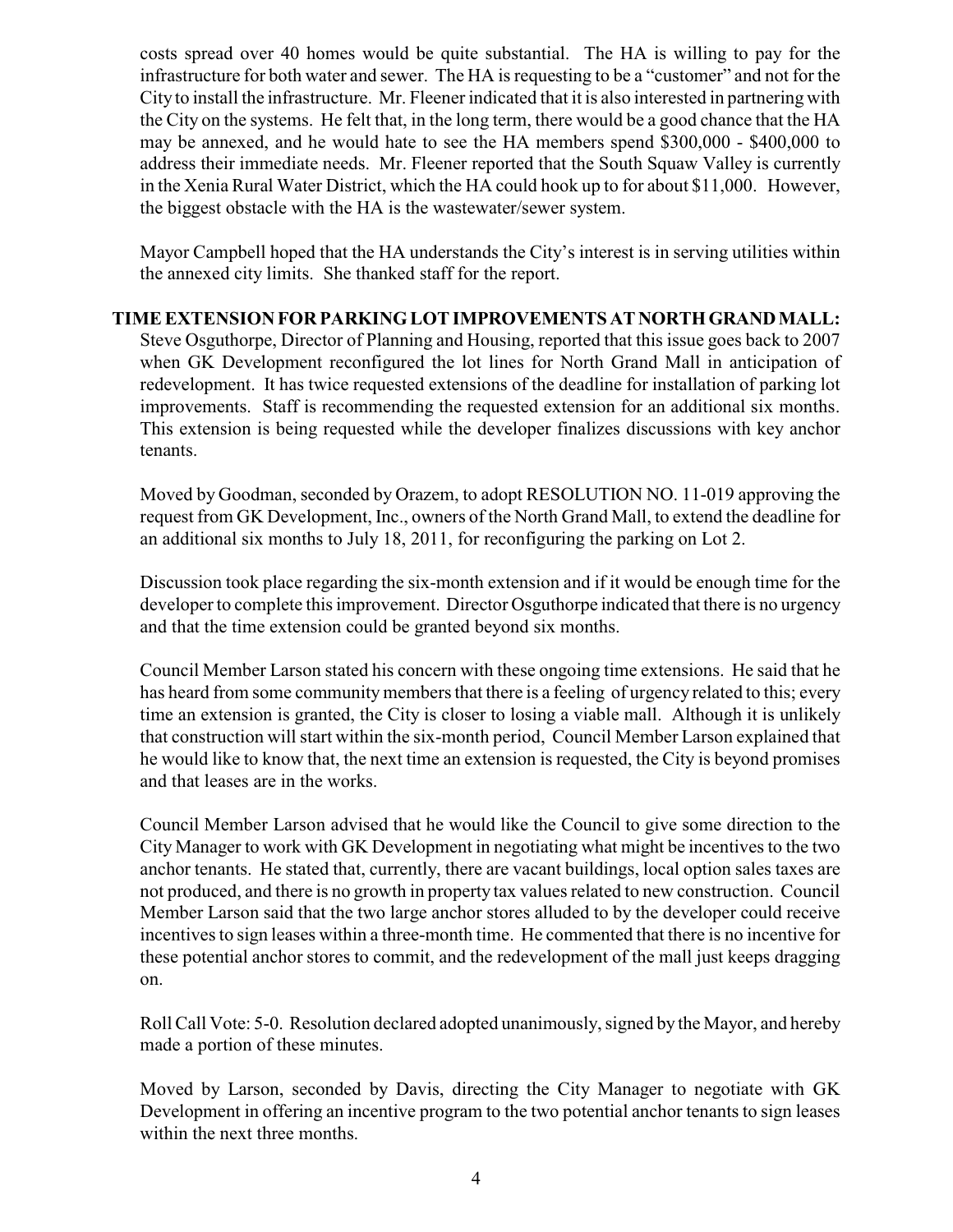Council Member Goodman said that he does not agree with offering incentives to a certain commercial location over others in the community. He felt that the Council would be rewarding developers who have allowed the dilapidation of buildings to some extent and to what appears to be no aggressive techniques in filling tenant vacancies.

Council Member Larson stated that this is not an ongoing deal and that it would be for three months only.

Vote on Motion: 4-1. Voting Aye: Davis, Larson, Orazem, Wacha. Voting Nay: Goodman. Motion declared carried.

**LUPP AMENDMENT REGARDING ALLOWABLE GROWTH AREAS AND CAPITAL INVESTMENT STRATEGY:** Planner Charlie Kuester reported that in July 2010, the Council directed staff to prepare changes to the Land Use Policy Plan (LUPP) that reflected a "Scenario 4." The current LUPP identifies PriorityGrowth Areas as the Southwest and the Northwest with some preference given to the Southwest Growth Area. This past April, the City Council approved an amendment to the Ames Urban Fringe Plan to designate an area to the North as "Urban Residential." The City has two future growth maps—those being the Urban Fringe Plan, which identifies areas as Urban Residential and the Land Use Policy Plan, which identifies "Growth Areas." The changes that staff is proposing bring the LUPP Map more in line with the Urban Fringe Plan by designating the North as a Growth Area. Mr. Kuester explained that staff has also changed the terminologies by removing any reference to "PriorityGrowth Areas." They will now be called "Allowable Growth Areas," and within those areas—the Northwest I and II, Southwest I and II, and the North—staff has identified "Incentivized Growth Areas." Those areas are now identified as Northwest I and Southwest I, and the Non-Incentivized Areas are Northwest II, Southwest II, and the North.

Mr. Kuester stated that changes have been made to the Capital Investment Strategy to reduce those areas in which the City would allow incentives for residential development. The current policy is that any Suburban Residential development in the Northwest or the Southwest would receive an incentive, whereby the City pays for the over-size costs. Mr. Kuester advised that, now, only the Northwest I and Southwest I areas are eligible for incentives. Northwest II, Southwest II, and the North would not be eligible for those types of incentives.

Planner Kuester reported that theCouncil also gave direction on exempting density requirements along the Natural Area in the Northwest I district within 200 feet. Furthermore, staff was directed to work with the developer to allow some type of development of the 35-acre parcel in the Northwest I area prior to annexation.

Director Osguthorpe advised that the reason that staff has re-labeled these areas is that the original designations (Northwest A, Northwest B, etc.) were study areas and are no longer relevant in terms of land use designations.

Moved byLarson, seconded by Wacha, to adopt RESOLUTION NO. 11-020 approving the Land Use Policy Plan amendments as follows:

- 1. Identify and designate North B, Northwest A and B, and Southwest A, B, C, and D as "Allowable Growth Areas."
- 2. Enlarge the North Allowable Growth Area to include all of North B.
- 3. Through the Capital Investment Strategy, reduce the areas in which the City will provide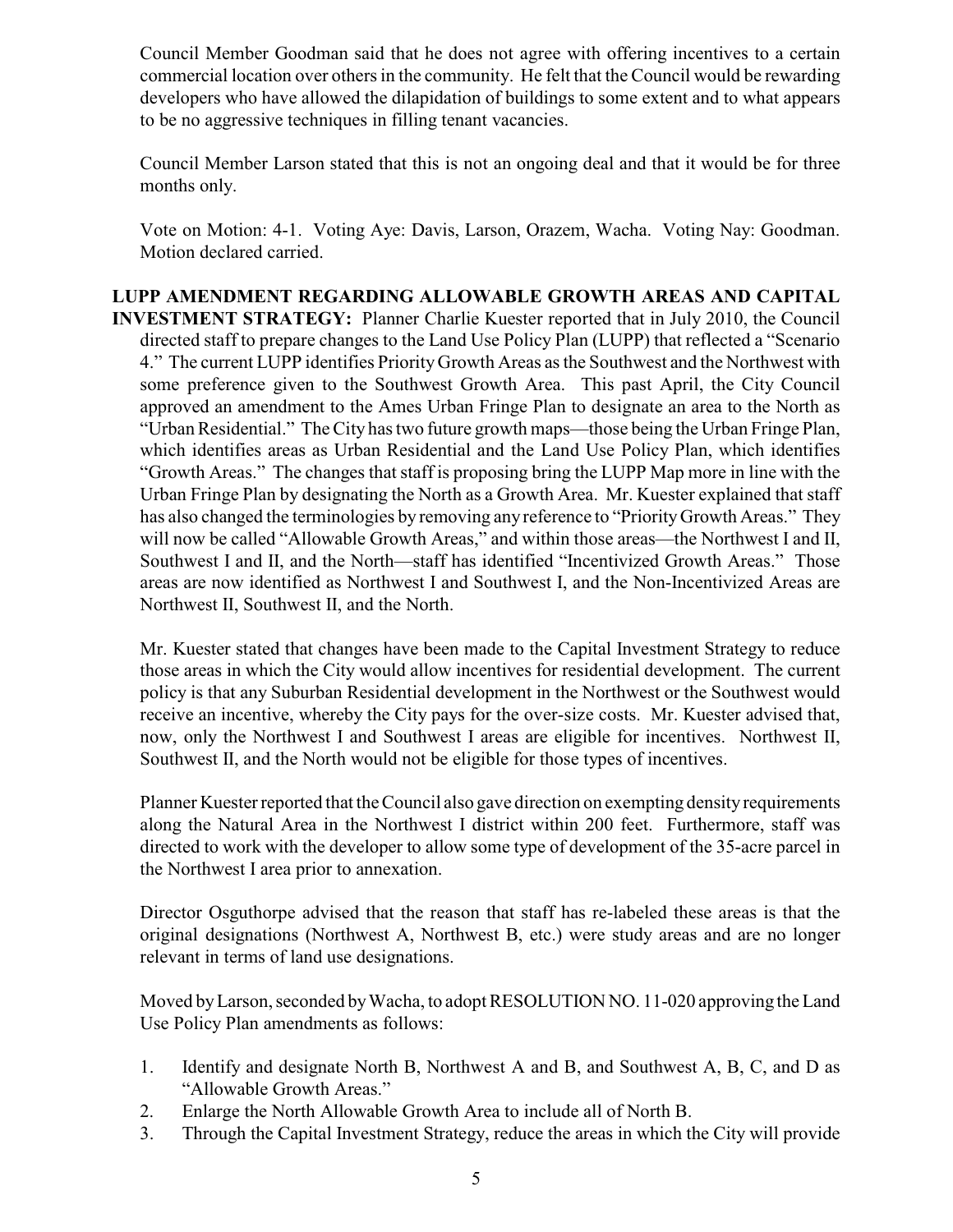infrastructure incentives to only the Northwest A and Southwest A and B Areas. These Areas will be named "Incentivized Growth Areas" and will be a sub-set of the "Allowable Growth Areas." Northwest B, North B, and Southwest C and D will be named "Non-Incentivized Growth Areas."

4. Rename the sub-areas as follows: what the studies identified as Northwest A will be Northwest I; Northwest B will be Northwest II; North B will be North; Southwest A and B will be Southwest I; and, Southwest C and D will be Southwest II.

Roll Call Vote: 4-1. Voting Aye: Davis, Larson, Mahayni, Orazem, Wacha. Voting Nay: Goodman. Resolution declared adopted, signed by the Mayor, and hereby made a portion of these minutes.

**UPDATE ON FIELDSTONE SUBDIVISION:** Director of Planning and Housing Steve Osguthorpe reviewed some of the Council directives, those being: to bring forward amendments to the LUPP that would exempt density calculations from residential lots within 200 feet; no more than two acres, etc. Staff was also directed to review the possible platting of the 35-acre parcel. Mr. Osguthorpe said that the representative for Fieldstone Development, Kurt Friedrich, had a potential buyer for that parcel. There is currently an outlot designation that did not allow any further platting without amending/eliminating that restriction. He reported that staff last met with Mr. Friedrich regarding this issue, and during that conversation, it was discovered that Fieldstone Development had sold all its land in the Northwest Growth Area. After which, staff met with the new owner, Brian Sansgaard, who indicated that he purchased the entire parcel primarily for farming. Since that time, staff had received a memorandum from Mr. Sansgaard dated January 6, 2011, that he wished to have Mr. Friedrich represent him and move forward with the platting of that 35-acre parcel. Mr. Osguthorpe said that now staff needs clarification from the Council on whether or not to continue down the path as previously directed.

City Manager Schainker reiterated that prior to receiving the memo from the new owner, it was thought there was no pressure to deal with the Fieldstone Development or the 35-acre parcel. However, it now appears Mr. Sansgaard has some interest in pursuing the platting of the 35 acres.

Council Member Wacha indicated that prior to receiving the request from Mr. Friedrich to plat the 35-acre parcel before being annexed, he thought the Council was in agreement that the plan move forward with allowing for the larger lot size by the Natural Areas. He did not see how a change in property owners should affect it, and he didn't think there was a need to move forward with that one parcel.

Council Member Goodman said that he was in agreement. Council has discussed the 200-foot concept and has supported a large lot allotment along that idea. He thought it may be time to discuss Natural Areas in general. Up to this point, theCouncil has only discussed the Northwest, but there are other Natural Areas in other Allowable Growth Areas. Council Member Goodman suggested that it may be time to broaden it to all Natural Areas in the future growth areas.

Council Member Orazem indicated that when the Council discussed the North Natural Areas, it expressed interest in other areas as well, e.g., Ada Hayden Heritage Park. He felt that past discussions were to both protect these Natural Areas and allow people to enjoy them through home ownership. This is with the idea that these properties within the two-mile fringe will eventually be annexed into the city.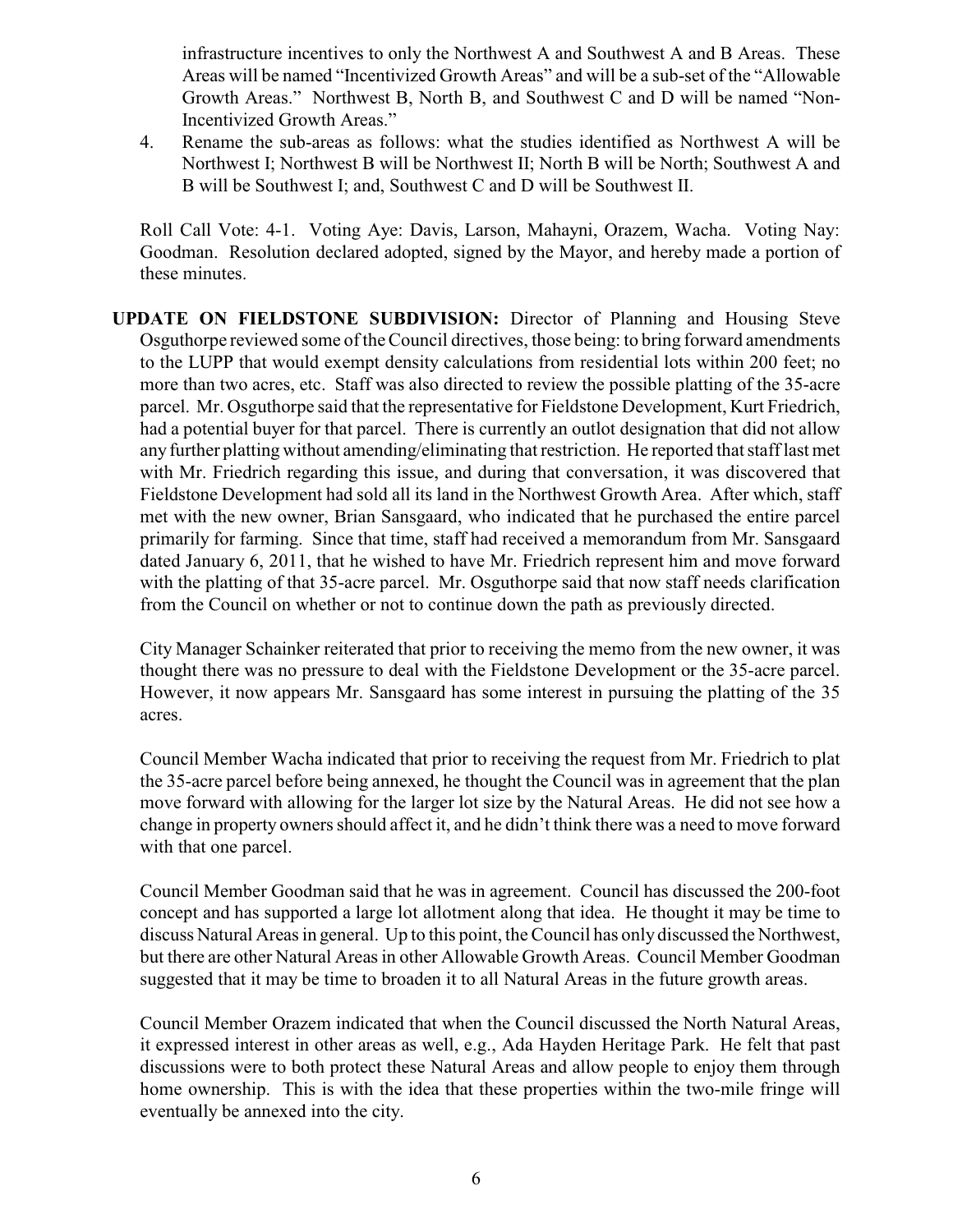Planner Kuester reported that the two-part direction given to staff byCouncil is: 1) to determine a way to exempt the density requirements in the development along the Natural Area; and, 2) to remove the "no-build" restriction on the 35 acres and allow that to be subdivided. This raises some issues, because it would require a change to the Urban Fringe Plan. It would also have some other design features that staff has since become aware of—one of which is public access to the subdivision.

City Manager Schainker stated that staff could come back with the same general policy that Council had before, which would include two-acre lots that would be in the city limits. He said that staff now needs direction on whether or not to pursue the platting of the 35-acre parcel outside of the City. With the prior property owner, Fieldstone Development, LC, there was some urgency to develop this parcel.

Mr. Osguthorpe reiterated that the new property owner, Mr. Sansgaard, and Mr. Friedrich, representative, wish to proceed with both the density issue and the platting of the 35-acre lot. Mr. Kuester reminded the Council that it had resolved some policy issues regarding the 35 acres in November, and staff is working with Story County and Gilbert on finalizing a 28-E Agreement. Removal of the "no build" restriction on the 35-acre parcel and allowing that to be developed will require a change to the Urban Fringe Plan.

Moved by Wacha, seconded by Goodman, directing staff to, at this time, cease working on the request to remove the "no build" restriction on the 35-acre parcel.

Council Member Larson indicated that he would support the motion, however, he hoped that if Mr. Sansgaard was serious about moving the development of this parcel forward, he would not be prohibited in doing so.

Council Member Davis concurred. Until it is known the seriousness of moving ahead with the development of this parcel, he felt it was appropriate for staff not to expend any more time or effort on it.

Vote on Motion: 5-0. Motion declared carried unanimously.

Moved by Wacha, seconded by Goodman, directing staff to report back to Council with alternatives for exempting land from the density requirements within the Natural Area in the Northwest Allowable Growth Area.

Vote on Motion: 5-0. Motion declared carried unanimously.

**UPDATE ON SECTION 8 HOUSING PROGRAM:** Vanessa Baker-Latimer, Housing Coordinator, stated that at its November 23, 2010, meeting, the City Council had received an updated staff report on the service level and financial status of the City's Section 8 Housing Choice Voucher Program. Currently, this program is being administered by the City of Ames as the local Housing Authority (HA). At that meeting, staff reluctantly recommended that the vouchers be returned to the Department of Housing and Urban Development (HUD). Four alternatives were also offered to the Council for review. After lengthy discussion at that meeting, the City Council directed that staff research and provide additional information and report back to the Council regarding: 1) which entities (neighboring HAs) were most likely to absorb the vouchers; 2) what are their priorities/preferences and notable procedures (e.g., background checks); 3) are any HAs interested in subcontracting with the City; 4) have any local non-profits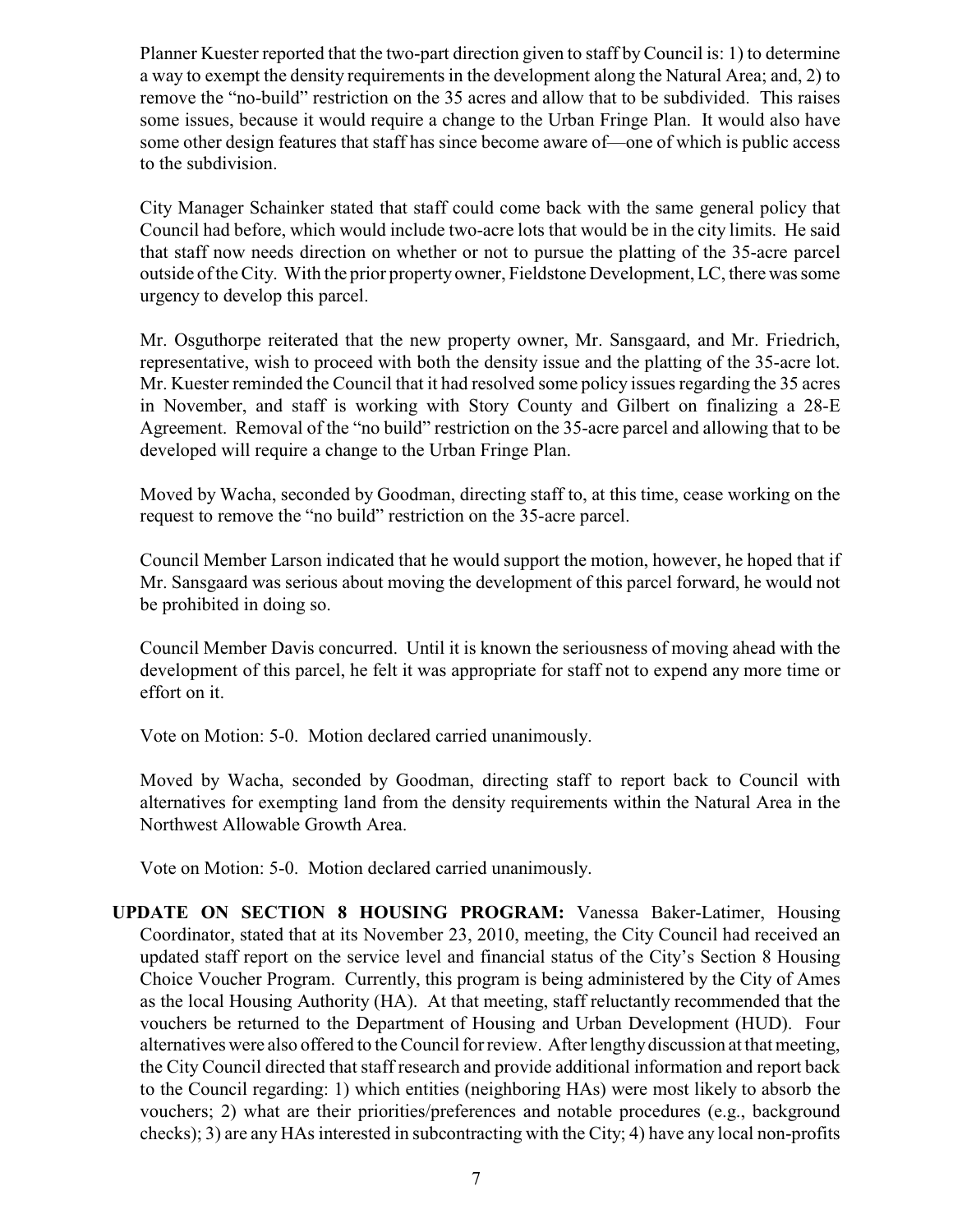ever done this on a similar scale; and, 5) how important it is to ASSET agencies for Ames to have local control over the Section 8 Program.

Ms. Baker-Latimer explained that the spreadsheet provided to the Council addressed each of these issues. She reviewed the sheet with comparatives amongst the following HAs under consideration: Central Iowa Regional Housing Authority (CIRHA), the City of Marshalltown, the City of Des Moines, and the Fort Dodge Housing Authority. Ms. Baker-Latimer reported that she had spoken to each of the HAs, and all entities are interested in securing Ames' Section 8 vouchers; however, none of them were interested in subcontracting with Ames. She further reported that with regard to Questions 4 and 5 above, none of the local non-profits have any experience administering the program, and none were interested in doing so. However, some organizations did express their desire to keep it locally administered.

Housing Coordinator Baker-Latimer reported that in earlier conversations with HUD, it acknowledged that if Ames was to get the City's lease-up rate back up, it would guarantee the City sufficient staffing needs. With that, HUD had indicated that it would be doing a financial review; however, after speaking with officials today, she was told that it would not be doing this after all. Ms. Baker-Latimer said that, with the financial challenges ahead, reluctantly staff is recommending that the vouchers be given back to HUD. She advised that HUD will be working with the City of Ames to determine which would be the "best" and most appropriate HA to select.

With this recommendation, Ames would lose total administration of the program, and once the vouchers are relinquished, there is no opportunity to get them back. Ms. Baker-Latimer stated that each of these HAs have the experience to "hit the ground running."

Upon questioning, Ms. Baker-Latimer indicated that she is unsure of the locations for applicants to apply for housing assistance since the HAs are not local. Some regional HAs do all of their paperwork via mail; some have satellite offices in other communities. She further indicated that the time frame for this change in program administration could take anywhere from three to six months, depending upon which HA is recommended.

Moved by Orazem, seconded by Wacha, to initiate proceedings in relinquishing the City's Section 8 Program vouchers to the Department of Housing and Urban Development, with recommendations as to which regional housing authority might be best be suited to take over the administration of the City of Ames' vouchers.

Vote on Motion: 5-0. Motion declared carried unanimously.

#### **STAFF REPORT ON STOP SIGN REQUESTS AT WILDER BOULEVARD/CLEMENS BOULEVARD AND STEINBECK STREET/DICKINSON AVENUE:** Damion Pregitzer, Traffic Engineer, referenced the staff report regarding recommendations on the Wilder Boulevard/Clemens Boulevard request for a stop sign. In this report, he had tried to convey that "timing" of a stop sign, or any type of traffic control, is very important. He advised that if an established right-of-way is changed, negative repercussions are experienced—mainly those of safety.

Mr. Pregitzer said that in reference to the Steinbeck Street and Dickinson Avenue stop sign request, it is more an issue of awareness of the existing control, which has a two-way stop sign currently in place. The request is to make it a four-way stop.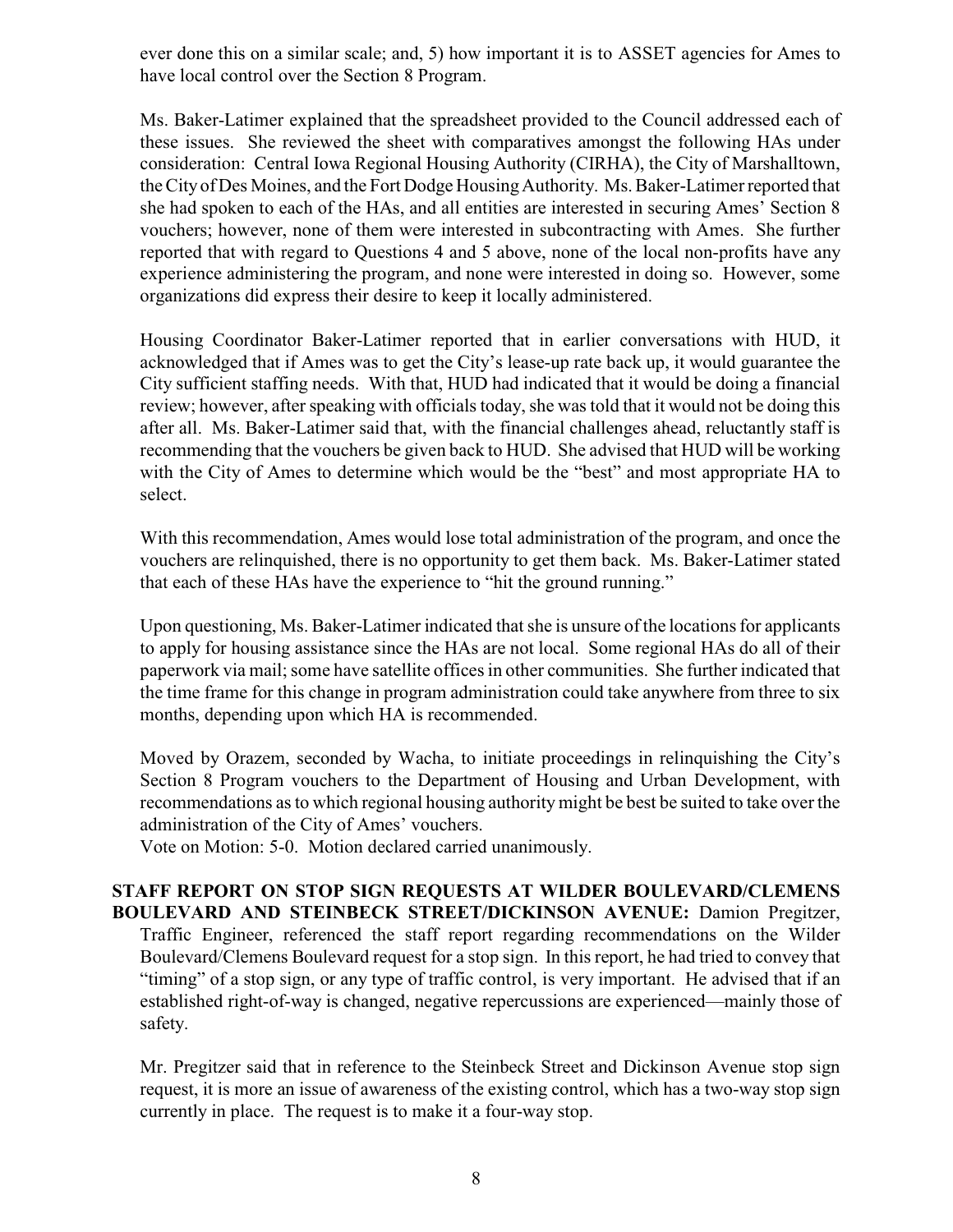Council Member Wacha stated that he did not understand how there would be more accidents at the two-way stop control intersection at Steinbeck and Dickinson versus the lack of accidents at the totally uncontrolled intersection of Wilder Boulevard and Clemens Boulevard. Mr. Pregitzer indicated that it is hard to get all of the human factors off a police officer's accident report. He explained that the area demographics are significantly different, and that an "area type" plays a huge part. He further explained that within the two areas comes different work hours, different trip purposes, etc. Drivers are approaching an intersection as a different "entity," and may not be as used to the area surroundings. Mr. Pregitzer said that there is more activity in the higher density area than that in low-density residential areas.

Mr. Pregitzer said that a distracted driver is operating a vehicle through an intersection like it is uncontrolled. Part of selecting the appropriate control is also making an assumption that the driver is performing his/her due diligence and is aware of what the control is at a specific intersection. Traffic Engineer Pregitzer explained that at the Steinbeck/Dickinson intersection, it is very difficult to correct distracted driver behavior.

Mr. Pregitzer advised that awareness of the two-way stop sign at the Steinbeck/Dickinson intersection could be enhanced by placing warning placards underneath the existing stop signs. He further advised that making any change is the hardest thing to do. Once a traffic control is installed, it is ten times more difficult to get rid of it, because peoples' behaviors have been already established.

Mr. Pregitzer stated that after reviewing the current conditions of both intersections, it was found that there is not enough justification at this time to install additional traffic controls.

**CYRIDE FUEL PURCHASES:** Director of Transit Sheri Kyras reported that, on an annual basis, CyRide purchases over 300,000 gallons of fuel, which equates to any where between \$700,000 - \$1 million. In light of the volatile fuel prices experienced during the current fiscal year, CyRide staff has explored options to control fuel expenses in the 2011/12 budget. Ms. Kyras advised that to stabilize fuel costs, CyRide could enter into fuel contracts, which obligates the buyer to purchase fuel at a predetermined future date and price.

The Transit Board reviewed and approved entering into up to five, two-month fuel contracts at its meeting on December 7, 2010. The maximum expenditure under this approval would be \$525,000. Ms. Kyras advised that CyRide did not want to lock up all of its fuel under this type of contracting. Therefore, staff is also recommending that it purchase fuel in October-November 2011 on the spot market under a fixed price, plus mark-up/deduct.

Moved by Davis, seconded by Goodman, to adopt RESOLUTION NO. 11-021 approving up to five, two-month fuel contracts for CyRide at a total price not to exceed \$525,000, and accepting fixed-rate, plus mark-up/deduct for the remainder of Cyride's fuel purchases. Roll Call Vote: 5-0. Resolution declared adopted unanimously, signed by the Mayor, and hereby made a portion of these minutes.

**CITY FACILITY ENERGY EFFICIENCY IMPROVEMENTS**: City Manager Intern Brian Phillips reported that the City Council had previously designated \$400,000 through the Capital Improvements Plan over a two-year period for energy efficiency improvement projects in Cityowned facilities. Of these funds, \$24,000 were used to enlist the services of Alliant Energy to conduct an audit of energy efficiency for all of the City facilities and determine the potential upgrades. Taking the information that Alliant provided, staff has come up with four scenarios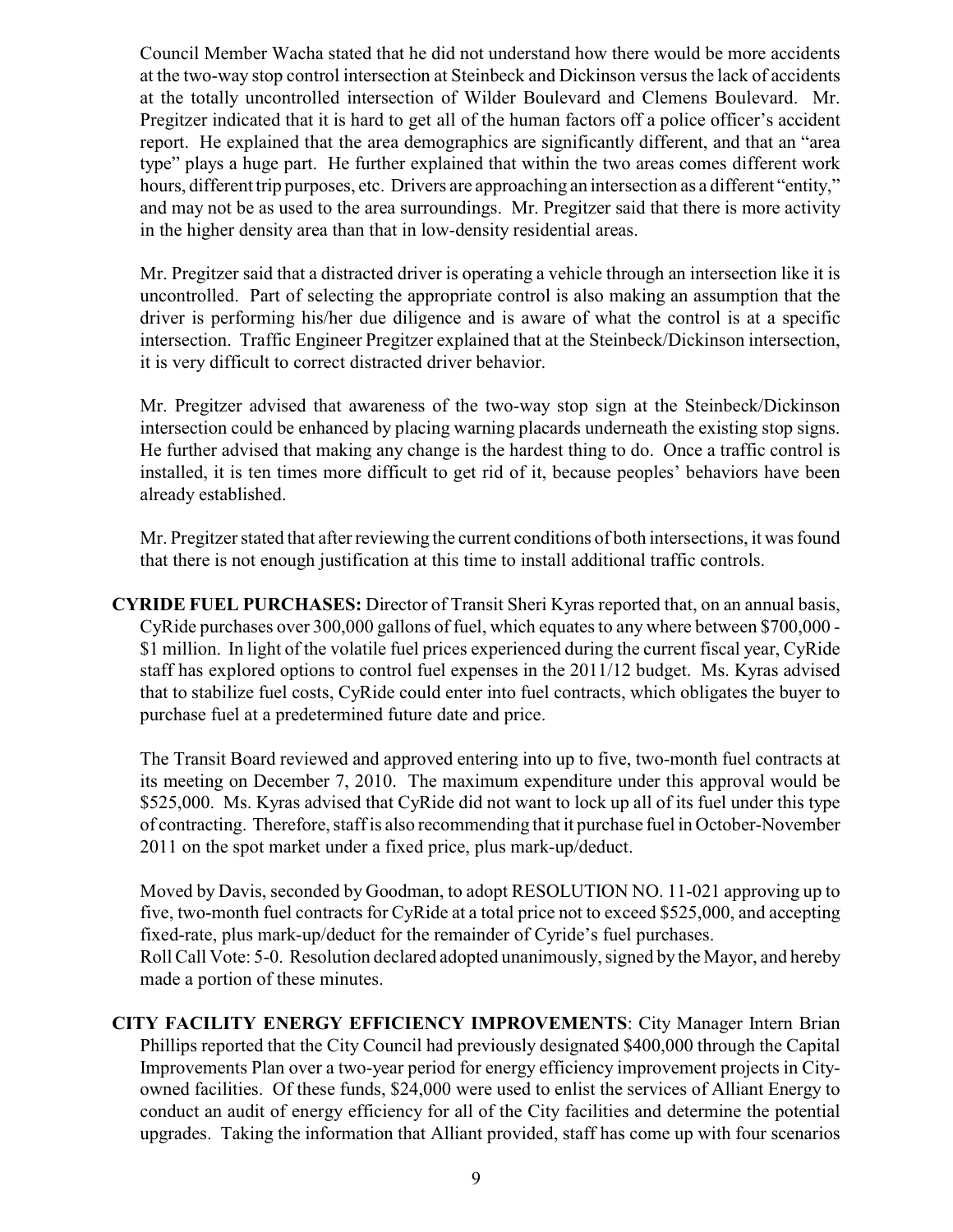for prioritization of those projects. Mr. Phillips indicated that Alliant had provided 81 specific energy improvement opportunities to choose from. Staff then developed four prioritization packages—those being, Prioritization No. 1: a two-factor approach based on the combined scores of a low pay-back period and high CO2 reduction; Prioritization No. 2: complete the projects that allow the most CO2 reduced in total; Prioritization No. 3: complete the fewest projects, largest CO2-reducing projects first; and, Prioritization No. 4: complete the greatest number of projects, with the least costly projects first.

Mr. Phillips stated that based on the different scenarios that were put together, staff recommends that Prioritization No. 1 be approved by Council. This will reduce approximately 752 tons of CO2 per year. This would equate to nearly a 20% carbon reduction in the building sector.

Moved by Davis, seconded by Goodman, to authorize staff to spend the funds remaining in this Capital Improvement Plan based on Prioritization No. 1, which is established by the combined scores of a low pay-back period and high CO2 reduction.

Vote on Motion: 5-0. Motion declared carried unanimously.

## **ORDINANCE REGULATING PARKING ON CERTAIN STREETS IN SUNSET RIDGE**

**SUBDIVISION, 4<sup>TH</sup> ADDITION:** Moved by Davis, seconded by Goodman, to pass on first reading an ordinance prohibiting parking at all times of the day on the north side of Springbrook Drive, the east side of Wilder Avenue, the north side of Roxboro Drive, and the north side of Ballentine Drive.

Roll Call Vote: 5-0. Motion declared carried unanimously.

#### **ORDINANCE ON REZONING PROPERTY LOCATED AT 1013 AND 1025 ADAMS STREET TO ESTABLISH HISTORIC OVERLAY DISTRICT (O-H) AND DESIGNATE PROPERTY AS LOCAL HISTORIC LANDMARK:** Moved by Goodman, seconded by Davis,

to pass on second reading an ordinance rezoning property known as proposed Lot 1 (1013 Adams Street) and proposed Lot 2 (1025 Adams Street), of the Mary Adams Subdivision, to establish the O-H (Historic Preservation Overlay) District and designate the property as a Local Historic Landmark, with the following conditions:

- a. That the proposed rezoning adopting the Overlay be approved only in conjunction with the approval of the Final Plat of Mary Adams Subdivision.
- b. The rezoning adopting the Overlay shall not be effective until the recording of the Final Plat of Mary Adams Subdivision.
- c. That Design Criteria for this property be approved concurrently with the approval of the rezoning.

Roll Call Vote: 5-0. Motion declared carried unanimously.

#### **ORDINANCE AMENDING SECTION 31.13 OF** *MUNICIPAL CODE* **ESTABLISHING DESIGN CRITERIA FOR LOCAL HISTORIC LANDMARK FOR PROPERTY AT 1013 AND 1025 ADAMS STREET:** Moved by Goodman, seconded by Davis, to pass on second reading an ordinance making an amendment to Section 31.13 of *Municipal Code* establishing design criteria for a local historic landmark for property at 1013 and 1025 Adams Street. Roll Call Vote: 5-0. Motion declared carried unanimously.

# **ORDINANCE ON ZONING TEXT AMENDMENT RELATED TO PARKING AREA AND PERIMETER LANDSCAPING REQUIREMENTS:** Moved by Goodman, seconded by Davis,

to pass on second reading an ordinance making a zoning text amendment related to parking area and perimeter landscaping requirements.